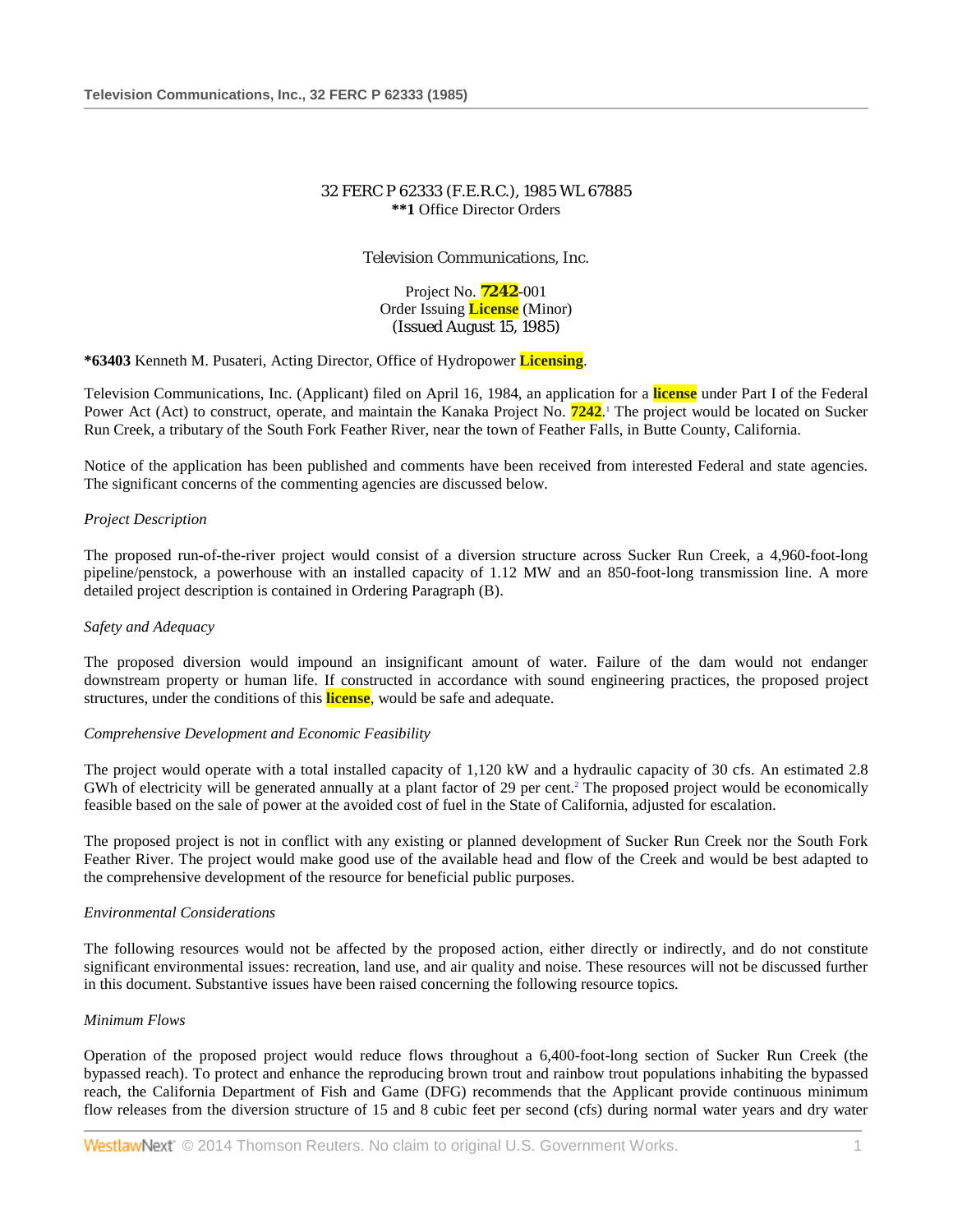years, respectively. In addition, DFG recommends that the Applicant monitor water temperature in the bypassed reach and provide to the bypassed reach the natural streamflow, or volume of water that is necessary to prevent water temperature from exceeding 20° C.

**\*\*2** The Applicant states that the methodology used by DFG to determine its minimum flow **\*63404** recommendation is not appropriate because it does not incorporate all the usable fish habitat present in the bypassed reach. The Applicant further states that DFG, in determining dry water year releases, grossly overestimates the watershed area that provides inflow to Sucker Run Creek at the point of diversion. As an alternative, the Applicant proposes to provide continuous minimum flow releases of 5 and 3 cfs during normal and dry water years, respectively, and to cease operation during the summer low-flow period (July through October). The Applicant states that these mitigative measures would provide adequate protection for fish resources throughout the year.

The Commission Staff's review of the streamflow studies indicates that the Applicant-sponsored IFIM study (a study using the U.S. Fish and Wildlife Service's Instream Flow Incremental Methodology) provides the most useful information in determining the impact of flow reductions on the amount of fish habitat available in the bypassed reach. The Staff's examination of the data reveals that rainbow trout adult habitat would be reduced by 2.4, 9.8, 13.2, and 26.8 percent when streamflow is reduced from 15 cfs to 13, 10, 8, and 5 cfs, respectively. Rainbow trout juvenile habitat would be decreased by 4 to 16 percent at flows of 13 and 5 cfs, respectively, while rainbow trout fry habitat would remain virtually unchanged throughout the range of flows analyzed.

The Staff's inspection of the mean daily flow records for each month of each water year between 1975 and 1982 shows that the project could operate without having significant adverse impacts on the trout population, if the project varies operation as seasonal flows vary. The minimum releases that should be maintained in the bypassed reach to protect the trout populations are as follows.

From February through April, a continuous minimum flow release of 13 cfs. This flow release would reduce rainbow trout adult habitat by 2.4 percent. During May and June, an 8-cfs flow release. This measure would reduce habitat available to adult and juvenile rainbow trout by 13 and 10 percent, respectively. From July through October, the natural flows should be released throughout the bypassed reach. Maintenance of natural flows during these critical periods would maintain summer, pre-project dissolved oxygen levels and water temperatures. From November through January, a minimum flow release of 5 cfs. Because metabolic rates and activity levels of fish acclimatized to cold temperatures are reduced, the amount of habitat needed to sustain the trout population is also reduced. Therefore, decreases in the amount of habitat during this time of year would not adversely affect the fish resources.

Article 21 requires the Licensee to vary the operation of the project and to vary the minimum flow releases according to the above schedule.

# *Monitoring Equipment*

The DFG recommends that the Applicant install a continuous recording stream flow gage and temperature monitoring device at a DFG-approved site to monitor the temperature of the creek and the volume of flow releases from the proposed project diversion. DFG further recommends that the Applicant provide an annual record of daily flow, temperature and power generation data.

**\*\*3** The Applicant objects to the installation of a recording station due to the cost of and the possibility of the station being washed out during high flow periods. The Applicant also objects to this requirement because the U.S. Geological Survey (USGS) maintains a sophisticated gaging station less than 1 mile downstream of the powerhouse. The Applicant proposes to install staff gages calibrated for critical flow levels and a continuous recording flow meter at the powerhouse to monitor the volume of water diverted for power production. By comparing the volume of water through the powerhouse and the volume flowing passed the USGS gage, the Applicant would calculate the amount bypassing the point of diversion.

Maintenance of minimum flow releases and temperature regimes is critical to the protection and enhancement of fish resources in the bypassed reach; therefore, the volume of the releases must not be less than those specified. Accurate measurements of water temperature and flow releases are necessary to ensure that sufficient flows from the diversion to the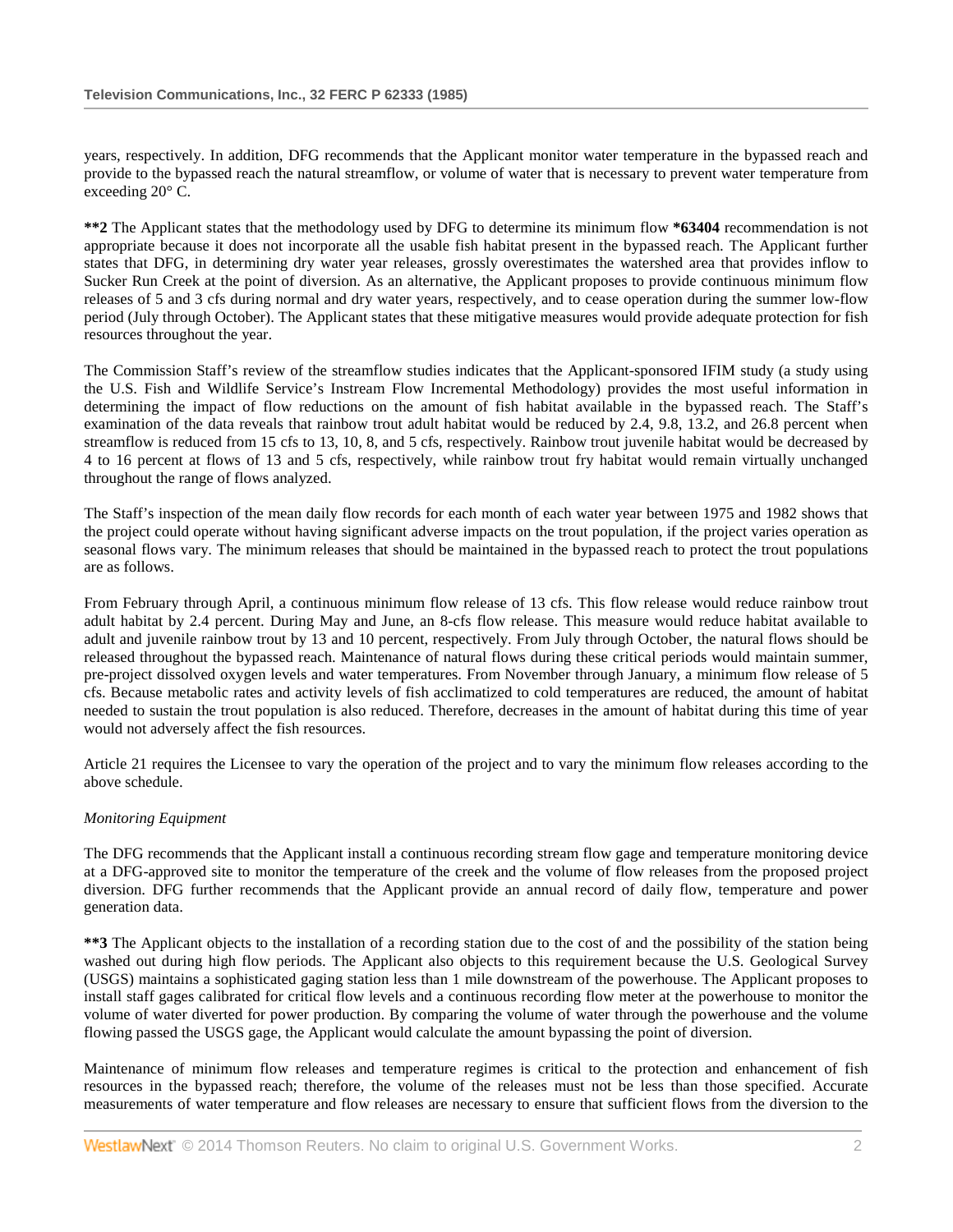bypassed reach are provided and preferred temperatures are not exceeded. Flow measurements determined by comparing the volume of water through the powerhouse and USGS gage would not provide a sufficiently accurate measurement of the flow from the diversion due to the influx of flow from a small intervening watershed area between the USGS gage and the point of diversion. The amount of water from the watershed would supplement the volume of water passing the USGS gage, thereby providing a false reading for the volume of water released from the project's diversion structure. Article 22 requires the Licensee to install continuously recording temperature and stream flow equipment to ensure that flows and temperatures necessary **\*63405** to protect and enhance aquatic resources are accurately measured and maintained.

# *Flow Diversion Rate*

The DFG recommends that the Applicant divert water at a rate not to exceed 30 percent of the existing streamflow per hour to avoid adverse impacts to the fish resources that inhabit Sucker Run Creek downstream of the diversion structure.

Rapidly varying streamflows could strand fish resources downstream of the diversion; therefore, the rate at which the streamflow (ramping rate) is varied by project operation should be controlled. Article 32 requires the Licensee to limit the ramping rate in order to protect fish and wildlife resources within the bypassed reach.

## *Fish Screens*

To protect fish resources that will inhabit the pond created by the proposed diversion structure from turbine related impacts, the DFG recommends that the Applicant provide, operate and maintain fish screens at the project intake. The Applicant recognizes that the diversion structure will change the existing lotic habitat to a lentic habitat characterized by a deep, clear, cool, slow-moving, well aerated pool that is the type of habitat preferred by trout in other reaches of Sucker Run Creek, and agrees to install fish screens. Article 23 requires the Licensee to install fish screens at the intake structure to prevent trout populations from sustaining turbine-induced injury and/or mortality.

## *Erosion and Sediment Control and Spoil Disposal*

**\*\*4** Throughout the life of the project, accumulations of sand and gravel will occur in the pool upstream of the diversion structure. These accumulations must be removed to maintain the volume of water in the diversion pond necessary for project operation. DFG and the Central Valley Region Water Quality Control Board (CVR) recommend that the Applicant remove sand and sediment from the diversion pool to a site acceptable to DFG and CVR. DFG and CVR also recommend that all accumulated material, measuring ½-inch or more in diameter, be returned to Sucker Run Creek in an approved manner, such as a self-cleaning diversion structure. DFG suggests that the Applicant consult with DFG personnel when designing the structure to ensure that the structure will pass the 100-year flood flow and that it accurately, continuously, and automatically releases necessary minimum flows, and gravel.

To prevent erosion of areas disturbed by pipeline and penstock construction, CFG recommends that the Applicant reseed all areas denuded by project construction with mulch and native species having food and cover value to wildlife. Also, DFG recommends that the Applicant design the tailrace to prevent erosion of streambanks resulting from flows through the powerhouse discharge.

The Applicant has agreed to comply with the recommendations proposed by DFG and CVR.

Proper design of the diversion structure is necessary to ensure the passage of flow releases and gravel needed to maintain fish habitat and spawning areas. Article 24 requires the Licensee to consult with DFG and CVR on the design of a diversion structure to ensure that it will provide necessary flow releases and gravel for maintenance of fish habitat. Erosion due to ground disturbance, disposal of dredge spoils, and water flows from the powerhouse must be controlled to prevent loss of habitat and degradation of water quality due to sedimentation and turbidity. Article 25 requires the Licensee to consult with DFG and the U.S. Fish and Wildlife Service (FWS) during preparation of a plan for mitigating erosion related impacts due to project construction and operation.

## *Transmission Line Impacts*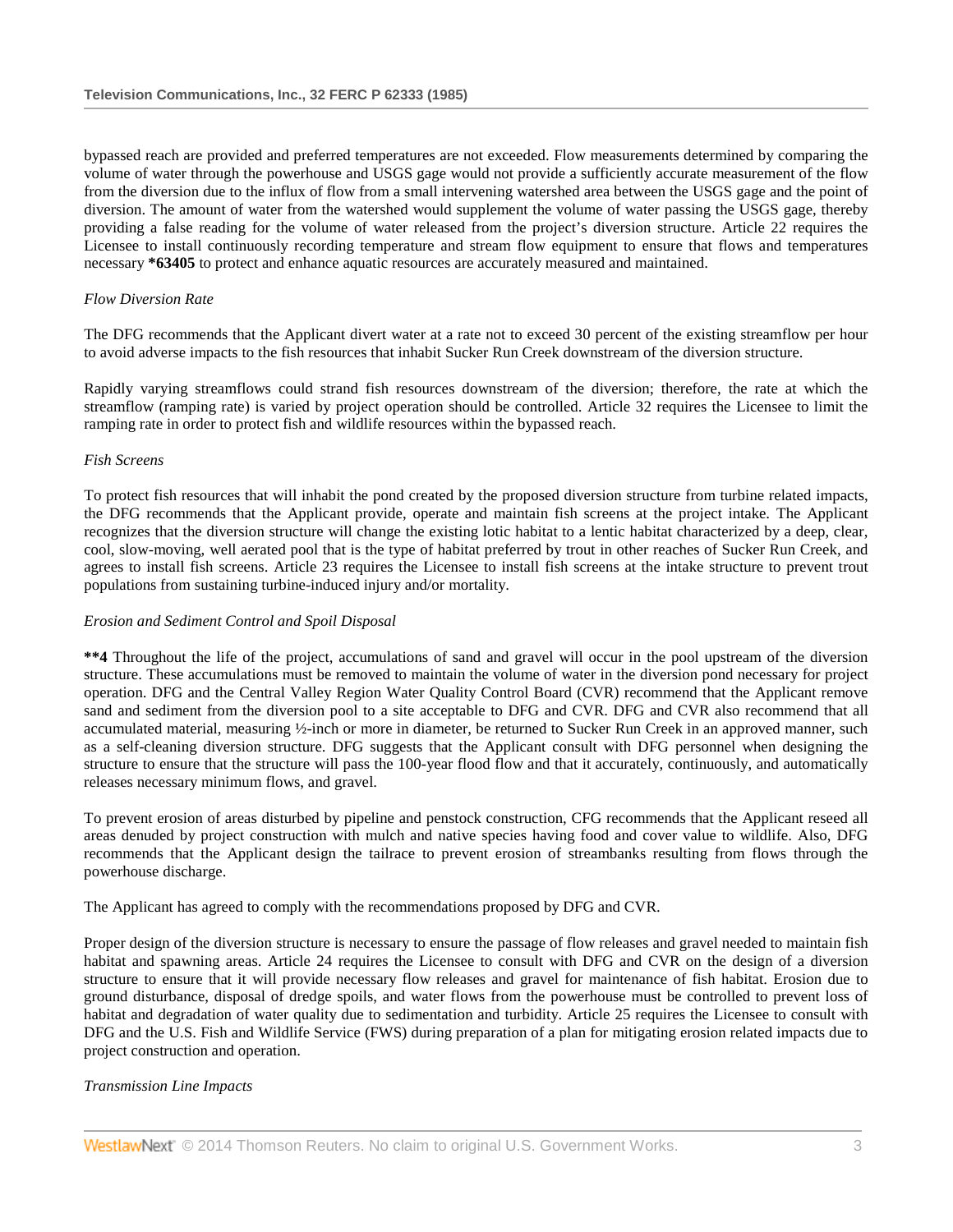Site surveys have shown that various raptors are present in the project area; however, FWS states in a letter dated January 25, 1984, that none of these birds are Federally listed threatened or endangered species. DFG recommends that the Applicant construct the proposed 850-foot-long aerial, transmission line so that it does not pose a hazard to raptors. The Applicant does not object to this recommendation. Movement of raptors throughout the transmission line corridor would expose these birds to the hazards of electrocution. To protect raptors from adverse impacts resulting from encountering the transmission line, Article 26 requires the Licensee to consult with FWS and DFG to develop a plan to protect the birds from electrocution.

# *Cultural Resources*

There are no known historic, cultural, or archeological resources that will be affected by the proposed project. The inclusion of Article 27 will protect any cultural resources that may be discovered during the proposed construction or during any future construction at the project.

#### **\*63406** *Other Environmental Concerns*

**\*\*5** Water quality certification, as required by Section 401 of the Clean Water Act, was waived for the proposed project by the State of California, Regional Water Quality Control Board, Central Valley Region, on March 23, 1984.

No Federally listed threatened or endangered species or critical habitat or sites listed or eligible for listing on the *National Register of Historic Places* will be affected by the project.

#### *Finding of No Significant Impact*

Minor short term impacts will result from construction of the project. Construction of the 92-foot-long diversion structure and its associated pond will cause minor short term increases in turbidity and sedimentation. Installation of the 4,960-foot-long penstock and 850-foot-long transmission line will cause minor disturbance of vegetation and wildlife; however, erosion control measures will be utilized to prevent significant soil losses. Also, ambient noise levels and degradation of visual and air qualities will be temporarily affected during construction, but these impacts will be minor.

Minor long-term impacts on streamflow and fish resources will result from operation of the proposed project. Diversion of water for power generation will reduce the volume of water presently flowing through a 6,400-foot-long segment of Sucker Run Creek. Continuous releases, and constant monitoring, of specified minimum flows, in conjunction with the natural aeration effect produced by the local topography, will maintain existing fish habitat in the bypassed reach.

In accordance with the National Environmental Policy Act of 1969, an Environmental Assessment was prepared for the Kanaka Project (FERC Project No. **7242**-001).3 On the basis of the record, and Staff's independent environmental analysis, the issuance of a **license** for the project, as conditioned herein, will not constitute a major Federal action significantly affecting the quality of the human environment.

#### *It is ordered that*:

(A) This **license** is issued to Television Communications, Inc. (Licensee), under Part I of the Federal Power Act (Act) for a period of 50 years, effective the first day of the month in which this order is issued, for the construction, operation, and maintenance of the Kanaka Project No. **7242**, located near the town of Feather Falls, in Butte County, California. This **license** is subject to the terms and conditions of the Act, which is incorporated by reference as part of this **license**, and subject to the regulations the Commission issues under the provisions of the Act.

(B) The Kanaka Project No. **7242** consists of: (1) All lands, to the extent of the Licensee's interests in those lands, constituting the project area and enclosed by the project boundary. The project area and boundary is shown and described by an exhibit that forms part of the application for **license** and that is designated and described as:

| <b>Exhibit</b> | <b>FERC Number</b> | <b>Title</b> |
|----------------|--------------------|--------------|
|                |                    |              |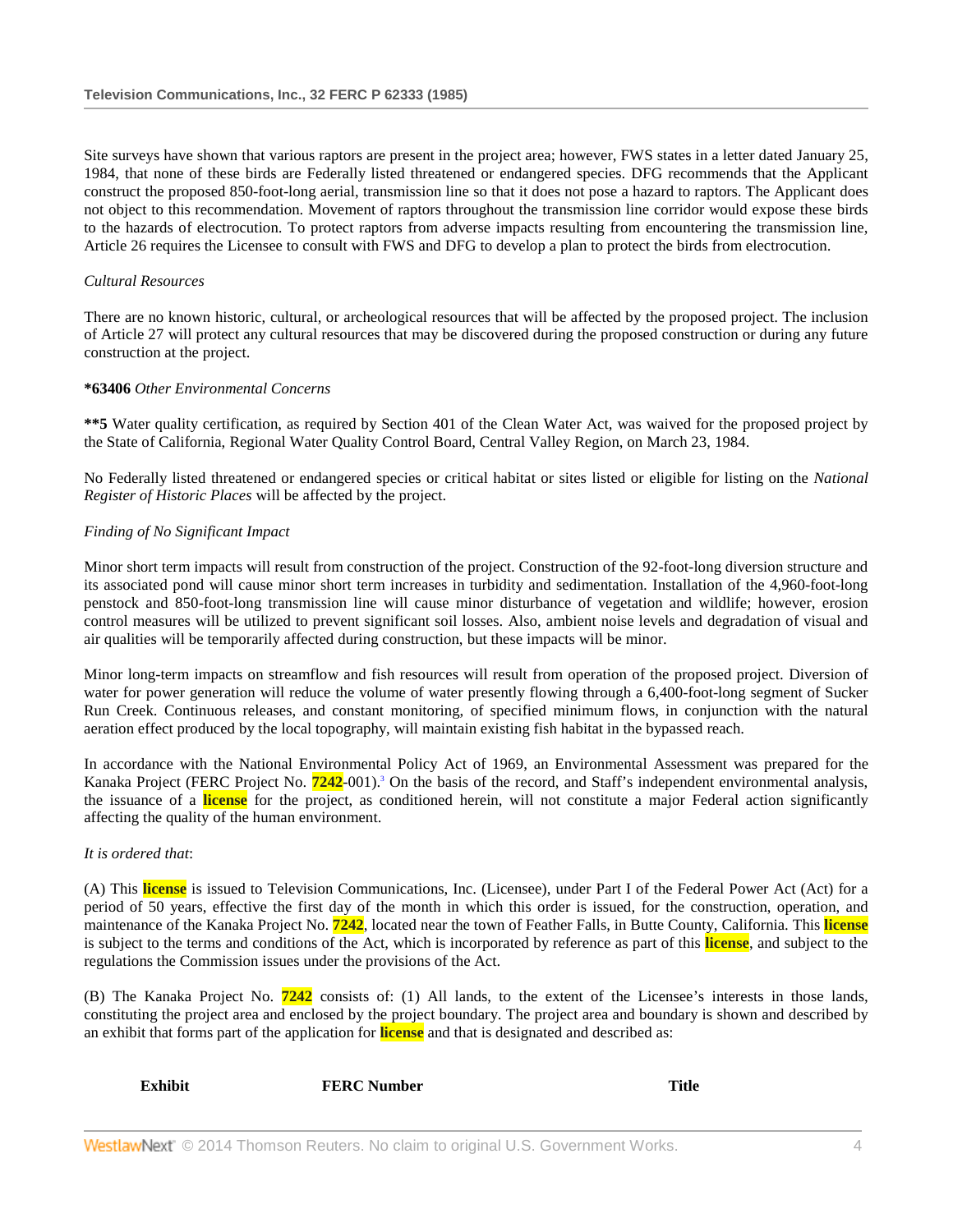G-2 **7242**-3 Project Boundary

(2) Project works consisting of:

(1) an 11-foot-high, 92-foot-long concrete diversion structure located at elevation 1,645 feet m.s.l.; (2) a 30-inch-diameter, 4,960-foot-long pipeline/penstock; (3) a 41-foot by 45-foot powerhouse, located at elevation 1,130 feet m.s.l., containing a single 1500 hp impulse turbine connected to a 1.12 MW generator; (4) an 850-foot-long tap line to interconnect the project with an existing 11-kV transmission line; and (5) appurtenant facilities.

**\*\*6** The location, nature, and character of these project works are shown and described by the exhibit cited above and by certain other exhibits that also form a part of the application for **license** and that are designated and described as:

*Exhibit A*—Pages [A-1](http://www.westlaw.com/Link/Document/FullText?findType=Y&cite=CGOA1&originationContext=document&vr=3.0&rs=cblt1.0&transitionType=DocumentItem&contextData=(sc.Search)) and [A-2](http://www.westlaw.com/Link/Document/FullText?findType=Y&cite=CGOA2&originationContext=document&vr=3.0&rs=cblt1.0&transitionType=DocumentItem&contextData=(sc.Search))

| Exhibit F | FERC No. | Title                        |  |
|-----------|----------|------------------------------|--|
|           |          |                              |  |
| $E-1$     |          | Powerhouse and Diversion Dam |  |

(3) All of the structures, fixtures, equipment, or facilities used or useful in the operation or maintenance of the project and located within the project boundary, all portable property that may be employed in connection with the project, located within or outside the project boundary, as approved by the Commission, and all riparian or other rights that are necessary or appropriate in the operation or maintenance of the project.

(C) Exhibits A, F, and G, designated in Ordering Paragraph (B) above, are approved and made a part of the **license** only to the extent that they generally describe and show the project.

(D) Pursuant to Section 10(i) of the Act, it is in the public interest to waive the following Sections of Part I of the Act, and they are excluded from the **license**:

Section 4(b), except the second sentence; 4(e), insofar as it relates to approval of plans by the Chief of Engineers and the Secretary of the Army; 6, insofar as it relates to public notice and to the acceptance and expression in **\*63407** the **license** of terms and conditions of the Act that are waived here; 10(c), insofar as it relates to depreciation reserves; 10(d); 10(f); 14, except insofar as the power of condemnation is reserved; 15; 16; 19; 20; and 22.

(E) This **license** is subject to Articles 1 through 18 set forth in Form L-15 (revised October, 1975), entitled "Terms and Conditions of **License** for Unconstructed Minor Project Affecting the Interests of Interstate or Foreign Commerce" attached to (reported at 54 FPC 1883) and made a part of this **license**. This **license** is also subject to the following additional articles:

*Article 19*. Licensee shall continue to consult and cooperate with appropriate Federal, state and other natural resource agencies for the protection and development of the environmental resources and values of the project area. The Commission reserves the right to require changes in the project works or operations that may be necessary to protect and enhance those resources and values.

*Article 20*. Licensee shall pay the United States the following annual charge: For the purpose of reimbursing the United States for the cost of administration of Part I of the Act, a reasonable amount as determined in accordance with the provisions of the Commission's regulations in effect from time to time. The authorized installed capacity for that purpose is 1,500 horsepower.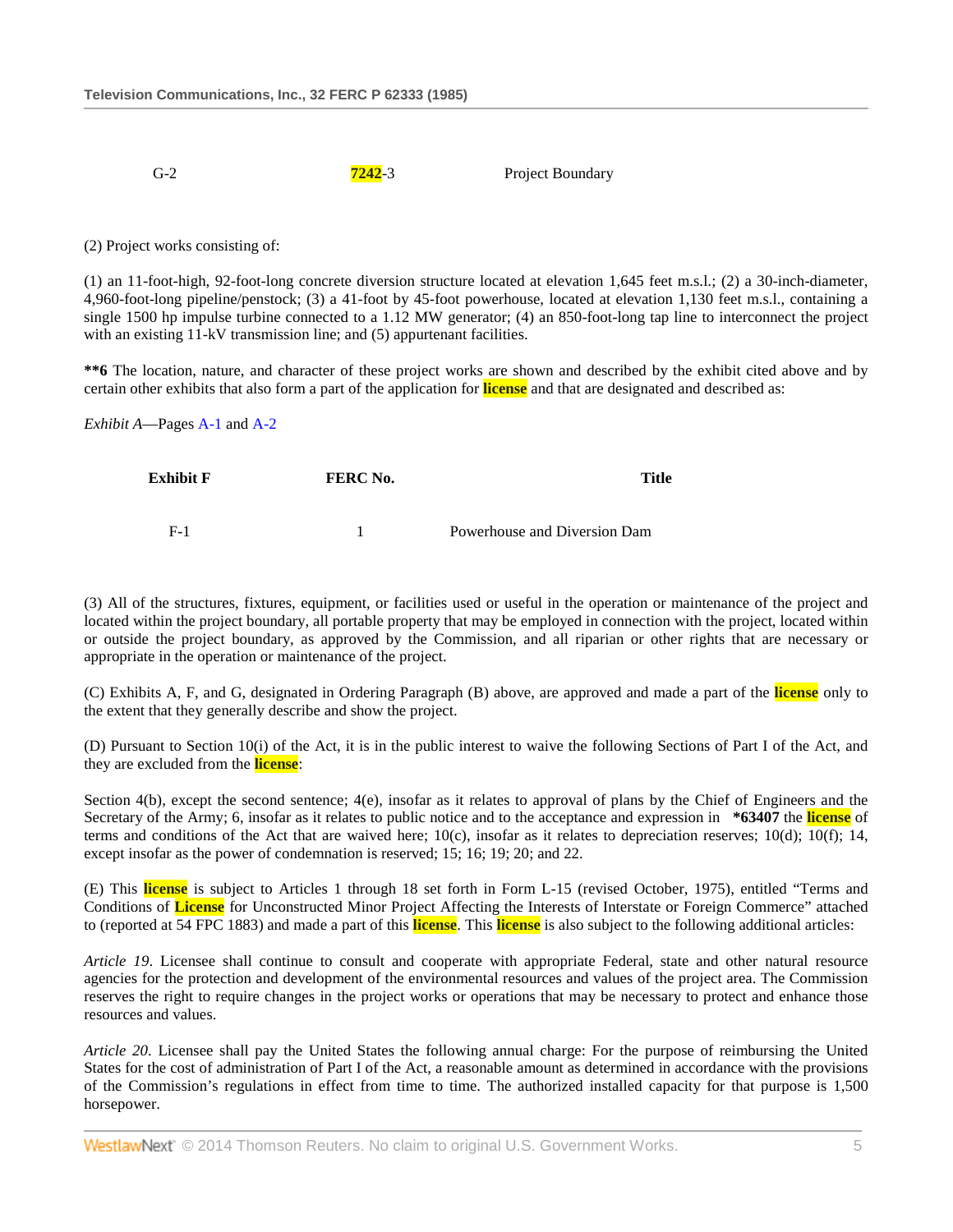*Article 21*. Licensee, in the bypassed reach section of Sucker Run Creek between the diversion structure and the powerhouse, shall release minimum flows from the diversion structure according to the following schedule: from February 1 through April 30, a minimum flow release of 13 cubic feet per second (cfs) or the natural streamflow, whichever is less; from May 1 through June 30, a minimum flow release of 8 cfs or natural streamflow, whichever is less; from July 1 through October 31, natural streamflow; and from November 1 through January 31, a minimum flow release of 5 cfs or natural streamflow, whichever is less. These flows may be temporarily modified if required by operating emergencies beyond the control of the Licensee and for short periods of time upon mutual agreement between the Licensee and the California Department of Fish and Game.

**\*\*7** *Article 22*. Licensee shall construct and operate streamflow and water temperature monitoring equipment at a location to allow continuous accurate monitoring of minimum flow releases and water temperatures downstream of the Kanaka Hydroelectric Project. Further, Licensee shall annually make available to the U.S. Fish and Wildlife Service, the California Department of Fish and Game, and the FERC's San Francisco Regional Engineer, the record of minimum flows and water temperatures.

*Article 23*. Licensee shall, within 6 months following issuance of this **license**, file for Commission approval functional design drawings of the fish screen for the diversion intake of the Kanaka Hydroelectric Project, prepared after consultation with the California Department of Fish and Game, and the U.S. Fish and Wildlife Service. Within 6 months from completion of construction, Licensee shall file as-built drawings with the Commission.

*Article 24*. Licensee shall, after consultation with the California Department of Fish and Game and the Central Valley Region Water Quality Control Board, design a diversion structure which allows accurate, automatic, and continuous flow and gravel releases to protect and enhance the aquatic habitat downstream of the diversion structure. Licensee shall, within 1 year of the date of issuance of this **license**, file with the Director, Office of Hydropower **Licensing**, the design plan, along with comments on the design from the California Department of Fish and Game, the Central Valley Regional Control Board and the U.S. Fish and Wildlife Service. The Director, Office of Hydropower **Licensing**, reserves the right to require modifications to the design of the diversion structure to protect fish habitat.

*Article 25*. Licensee shall, after consultation with the U.S. Fish and Wildlife Service and the California Department of Fish and Game, prepare and file with the Commission, within 1 year from the date of issuance of this **license**, a plan for spoil disposal, to control erosion and dust, and to minimize the quantity of sediment or other potential water pollutants resulting from construction and operation of the project. The plan shall also include: an implementation schedule; monitoring and maintenance programs for project construction and operation; and provisions for periodic review of the plan and for making any necessary revisions to the plan. In the event that the Licensee does not concur with any agency recommendations, Licensee shall provide a discussion of the reasons for not concurring based on actual site, geological, soil and groundwater conditions. The Commission reserves the right to require changes to the plan. Unless the Director, Office of Hydropower **Licensing**, directs otherwise, the Licensee may commence ground disturbing or spoil disposal activities at the project 90 days after filing the above plan.

*Article 26*. Licensee shall design and construct the transmission line in accordance **\*63408** with guidelines set forth in "Suggested Practices for Raptor Protection on Power Lines—the State of the Art in 1981," Raptor Research Foundation, Inc., 1981. Further, Licensee, after consultation with the U.S. Fish and Wildlife Service and the California Department of Fish and Game, and within 1 year from the date of issuance of the **license**, shall file a transmission line design plan that will provide adequate separation of energized conductors, groundwires, and other metal hardware, adequate insulation, and any other measures necessary to protect raptors from electrocution hazards. Agency comments on the adequacy of the design plan shall be included in the filing. Unless the Director, Office of Hydropower **Licensing**, within 60 days following the filing, instructs otherwise, Licensee may commence transmission line construction at the end of the period.

**\*\*8** *Article 27*. Licensee shall, prior to any future construction at the project, consult with the California State Historic Preservation Officer (SHPO) about the need for cultural resource survey and salvage work. Documentation of the nature and extent of consultation, including a cultural resources management plan and a schedule to conduct any necessary investigation prior to such construction, and a copy of a letter from the SHPO accepting the plan, shall be filed with the Commission within 6 months of any construction activity in the location of such investigations. Licensee shall make available funds in a